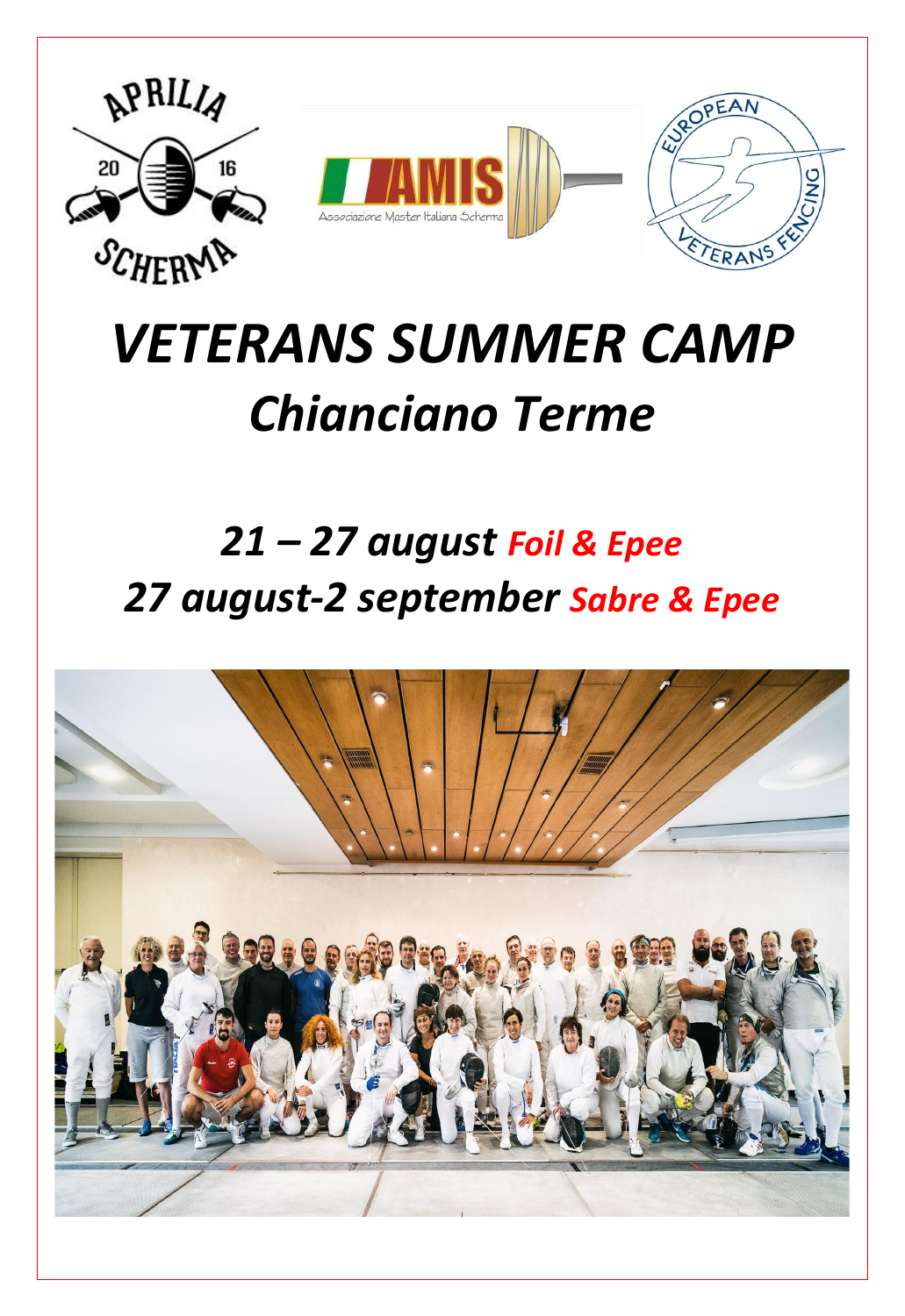#### **CAMP PROGRAMME: FIRST ROUND - FOIL & EPEE**

| Sunday, August, 21nd                                 |                                              | From 5:00 pm to 7:00 pm Arrivals              |
|------------------------------------------------------|----------------------------------------------|-----------------------------------------------|
| From Monday, August 22rd,<br>to Friday, August, 26th | From 9:30 to 12:30 Training Foil<br>and Epee | From 16:00 to 18:30 Training Foil<br>and Epee |
| Saturday, August, 27th                               | 10:00 Departure                              |                                               |

#### **CAMP PROGRAMME: SECOND ROUND - SABRE & EPEE**

| Saturday, August, 27th                                               |                                              | From 5:00 pm to 7:00 pm Arrivals              |
|----------------------------------------------------------------------|----------------------------------------------|-----------------------------------------------|
| From Sunday, August 28 <sup>th</sup> ,<br>to Thursday, September 1st | From 9:30 to 12:30 Training Foil<br>and Epee | From 16:00 to 18:30 Training Foil<br>and Epee |
| Friday, September, 2nd                                               | 10:00 Departure                              |                                               |

#### **PERIOD:**

**FOIL & EPEE:** From Sunday, August, 21nd to Saturday, August, 27th, 2022 (after breakfast) **SABRE & EPEE:** From Saturday, August, 27nd to Friday, September, 2th, 2022 (after breakfast)

**ORGANIZER:** The camp is organised by Aprilia Scherma with the patronage of the Italian Veterans Fencing Association and European Veterans Fencing.

**TRAINING VENUE:** Ambasciatori Hotel - Viale della Libertà, 512 Chianciano Terme (SI).

#### **STAFF FIRST ROUND AUGUST 21 – 27, 2022**

**Foil**: M° Lorenza Bocus and M° Daniele Giannini **Epee**: M° Alessandro Bartoli and M° Giancarlo Puglisi **Athletic Trainers**: Matteo Micheli and Riccardo Carmina

#### **STAFF SECOND ROUND AUGUST, 27 - SEPTEMBER 2, 2022**

**Sabre**: M° Roberto Amalfitano and M° Emidio Rinaldi **Epee**: M° Francesco Martinelli and M° Giuliano Pianca **Athletic Trainers**: Matteo Micheli and Prof. Riccardo Carmina

#### **CONTACT**

Luca Salis - President of Aprilia Scherma - cell. + 39.338.4376710 [apriliascherma@gmail.com](mailto:apriliascherma@gmail.com)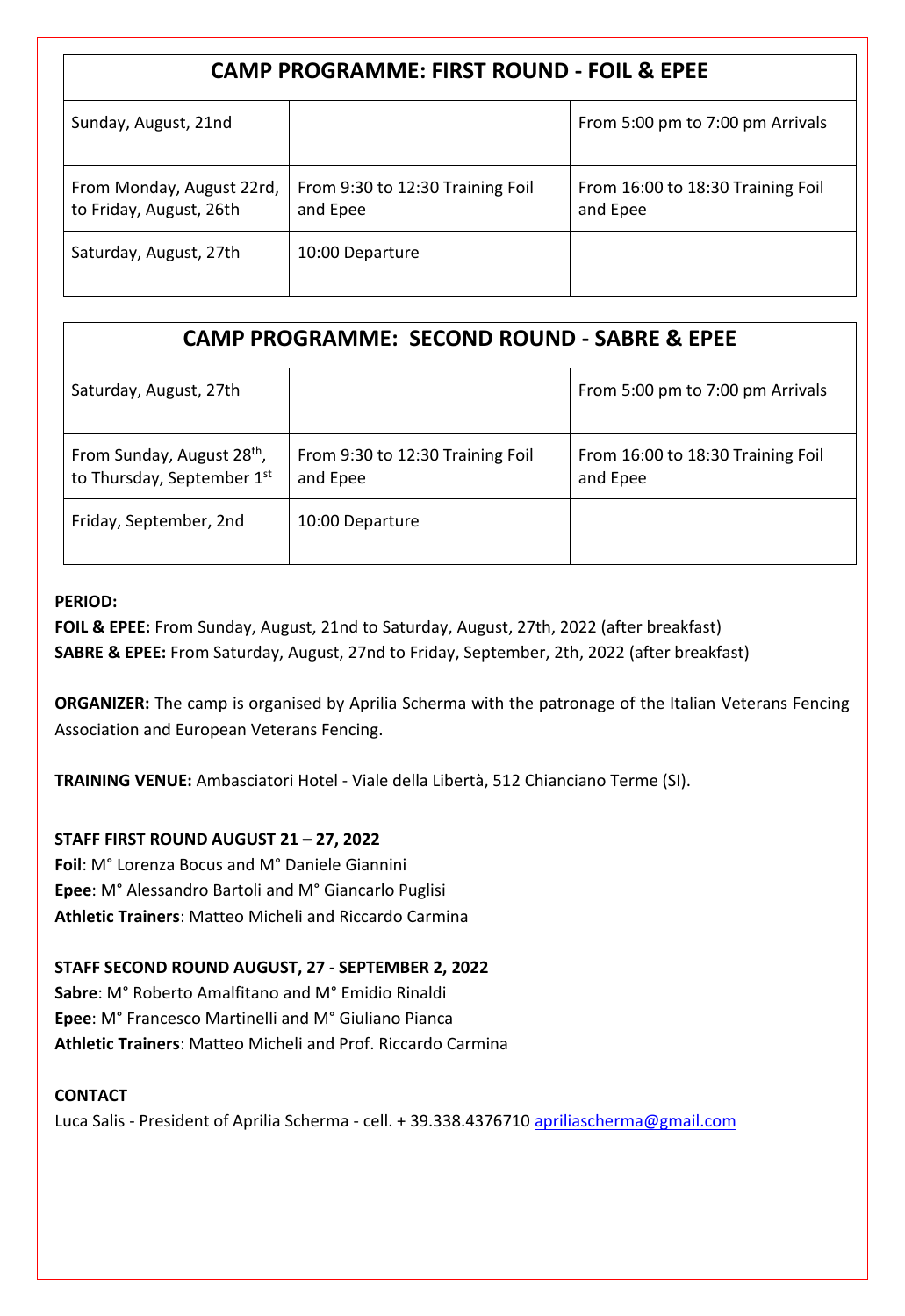#### **COMPLETE TRAINING ENTRY FEE:**

€ 185,00 for non-AMIS members

€ 165.00 for AMIS members for the 2021-2022 season

#### **SHORT TRAINING ENTRY FEE (FROM 1 TO 3 DAYS)**

€ 135.00 for non-AMIS members

€ 115.00 for AMIS members for the 2021-2022 season

The registration form must be sent by e-mail to Luca Salis - [apriliascherma@gmail.com](mailto:apriliascherma@gmail.com) by Monday August 1<sup>st</sup> with a copy of the payment of the registration fee to be made on the following bank account:

#### *A.S.D. APRILIA SCHERMA IBAN:IT90Q0538722002000002476504 (BANCA BPER) BIC: BPMOIT22XXX REASON: RITIRO ESTIVO MASTER 2022*

This payment will be refunded only if the training is cancelled by the organizer and retained in case of cancellation for any other reason.

#### **Please note that there is a limited number of spots available and we will give precedence ("first come first serve") based on the payment of the registration fee**

#### **ACCOMMODATION:**

**HOTEL AMBASCIATORI 4 \* SUP.** website **<http://ambasciatori.barbettihotels.it/index.php>**

All rooms are equipped with bathroom, air conditioning, free Wi-Fi, telephone and safety deposit boxes, hotel accommodation includes outdoor swimming pool (free). The SPA enter is subject to health restriction COVID (you can check the opening hours on the site), bar, limited car parking, restaurant. The cost of full board (drinks with meals), at your charge is € 46.00 per person per night with accommodation in a double / twin room, instead € 61.00 per night in a single room. To this sum the tourist tax must be added, as per law, of 1 euro per day per person for the first seven days. The cost of the accommodation will be paid directly on site.

The entrance to the wellness centre (price in agreement) is 15.00 Euro.

**LOGISTIC INFORMATION:** The pistes will be installed inside the Hotel Ambasciatori – Viale della Libertà n ° 512 Chianciano Terme (SI). The best travel solution is fly to Rome Fiumicino and catch the train from Rome to Chiusi-Chianciano Terme.

#### **PHOTOA AND VIDEO:**

<https://www.facebook.com/Chianciano-Master-2022-115192990037642>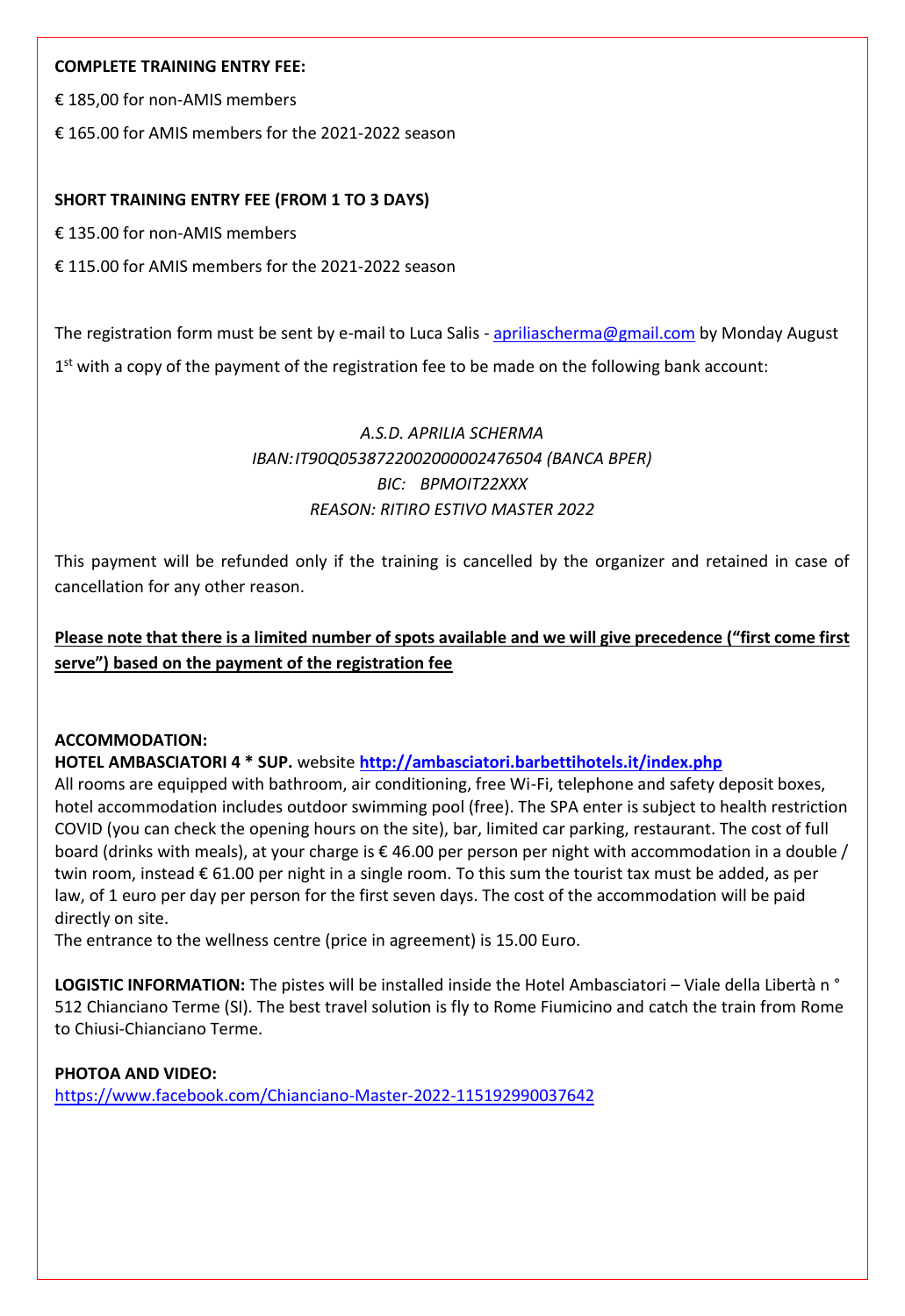#### **COVID HEALTH RESTRICTIONS INFORMATION:**

- The training will take place following F.I.S. safety protocols.
- For all participants at the training, it will be mandatory to present a signed self-declaration that you didn't have any "at-risk" contacts and that you had no symptoms of COVID-19.
- It will be mandatory to present a valid medical certificate for sports competitions.
- **It will be mandatory to present a green-pass.**
- The entrance in the training room will be subject to temperature control which must be below 37.5 °, otherwise the access to the training will not be granted.
- Required safety devices (sanitizing gel, masks and gloves) will be made available to all participants with a contribution of 10 euro per person.
- The training room will be sanitized every day at the end of the training, you will not be allowed to leave any personal items in the room.
- When possible, training equipment should not be shared, and they will be sanitizer after each use.
- The interpersonal distance of 1 meters is mandatory and should be respected all the time.
- The training room will be provided with air conditioned according to the current regulation (no recirculation air).
- In the common areas of the hotel, it is mandatory to keep the mask on.
- Restaurant service will be provided only at the table (buffets are not allowed).
- The interpersonal distancing of 1m must be maintained also at the table between participants not from the same family unit.
- For the use of a double or a triple room, it will be mandatory to sign a self-declaration upon arrival.
- Participants from abroad will be subject to the rules established by the protocols of the Italian government in force at the time of the training.